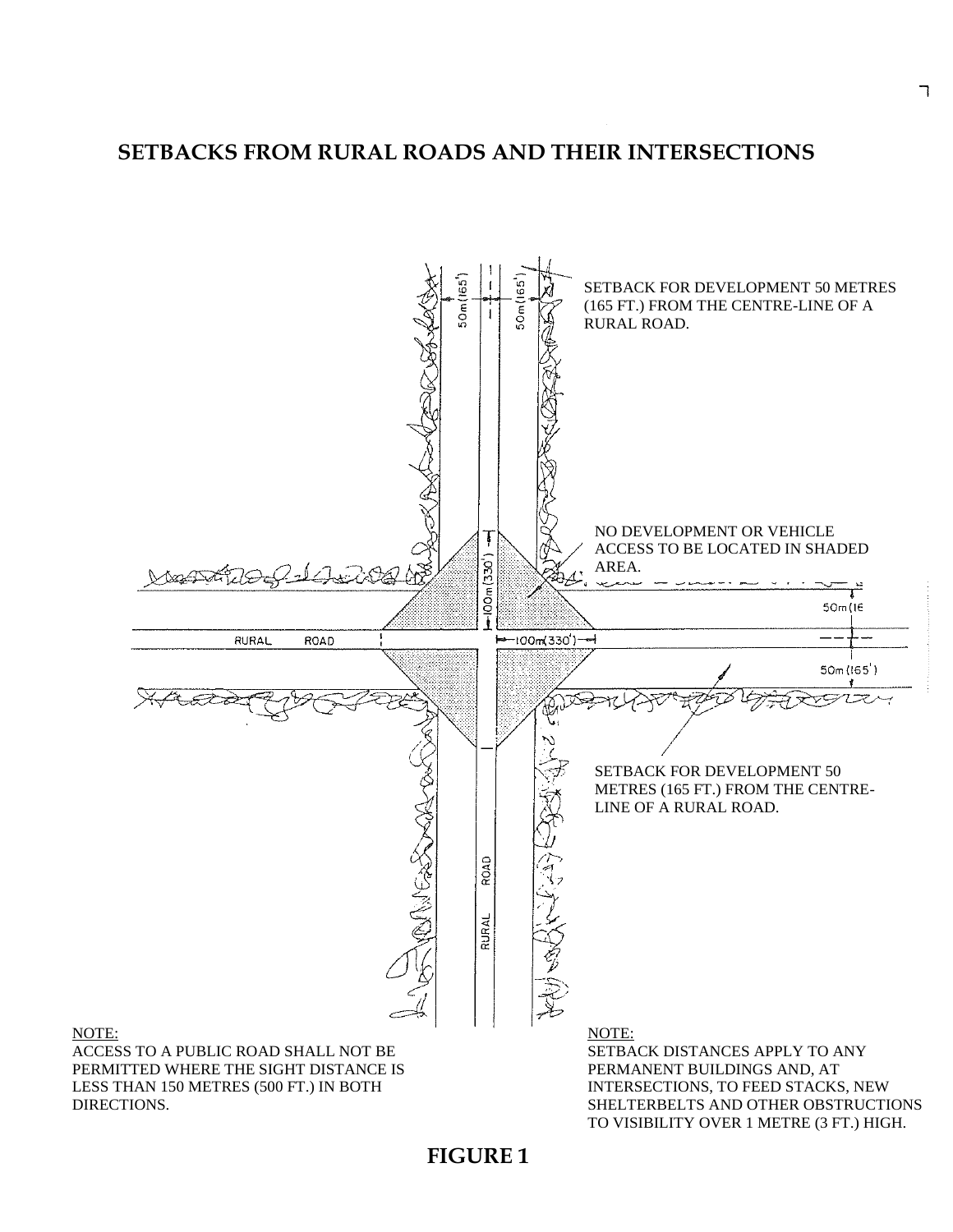### **SETBACKS FROM RURAL AND SECONDARY ROADS AND THEIR INTERSECTIONS**

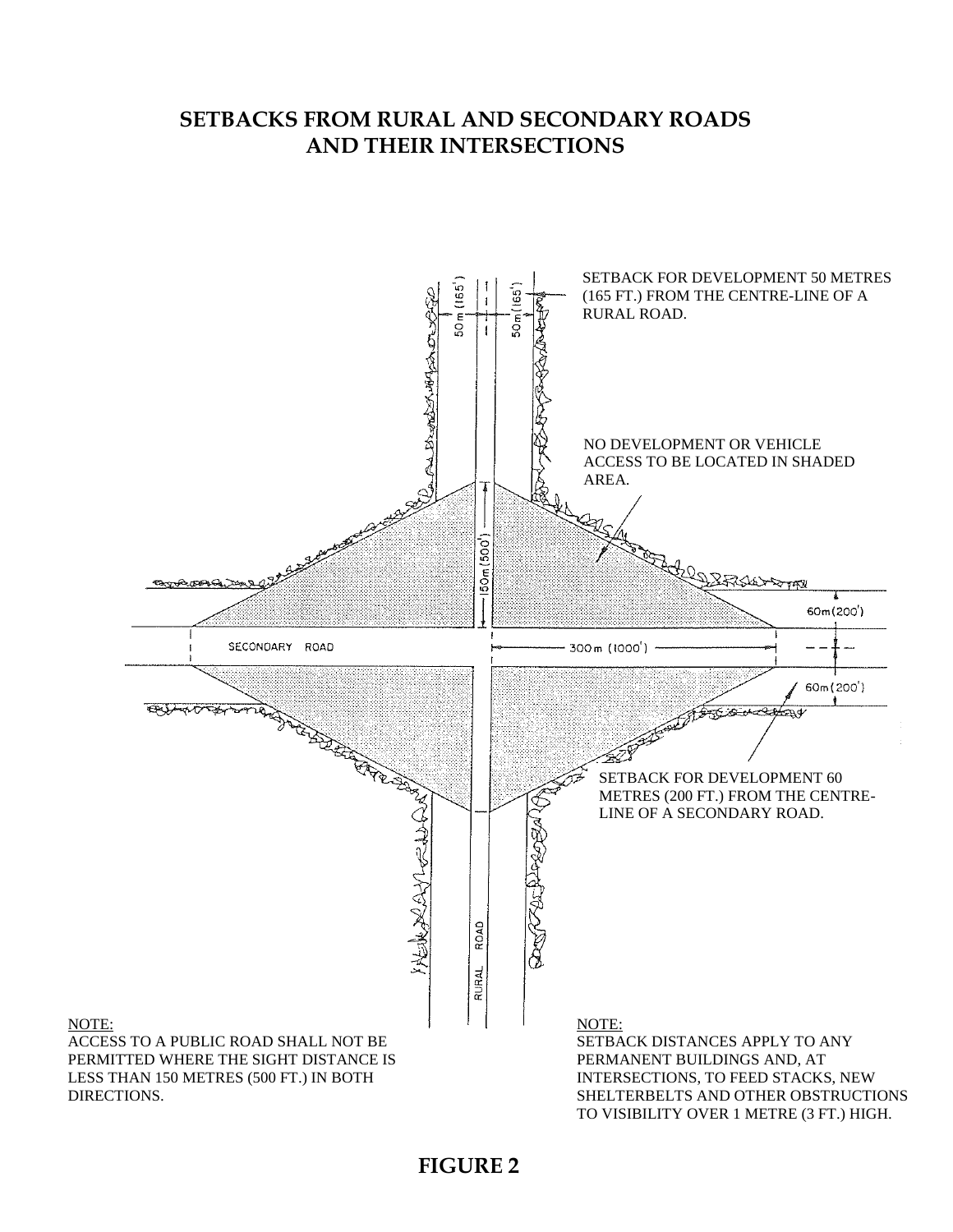## **SETBACKS FROM PRIMARY HIGHWAY AND RURAL ROAD INTERSECTIONS**

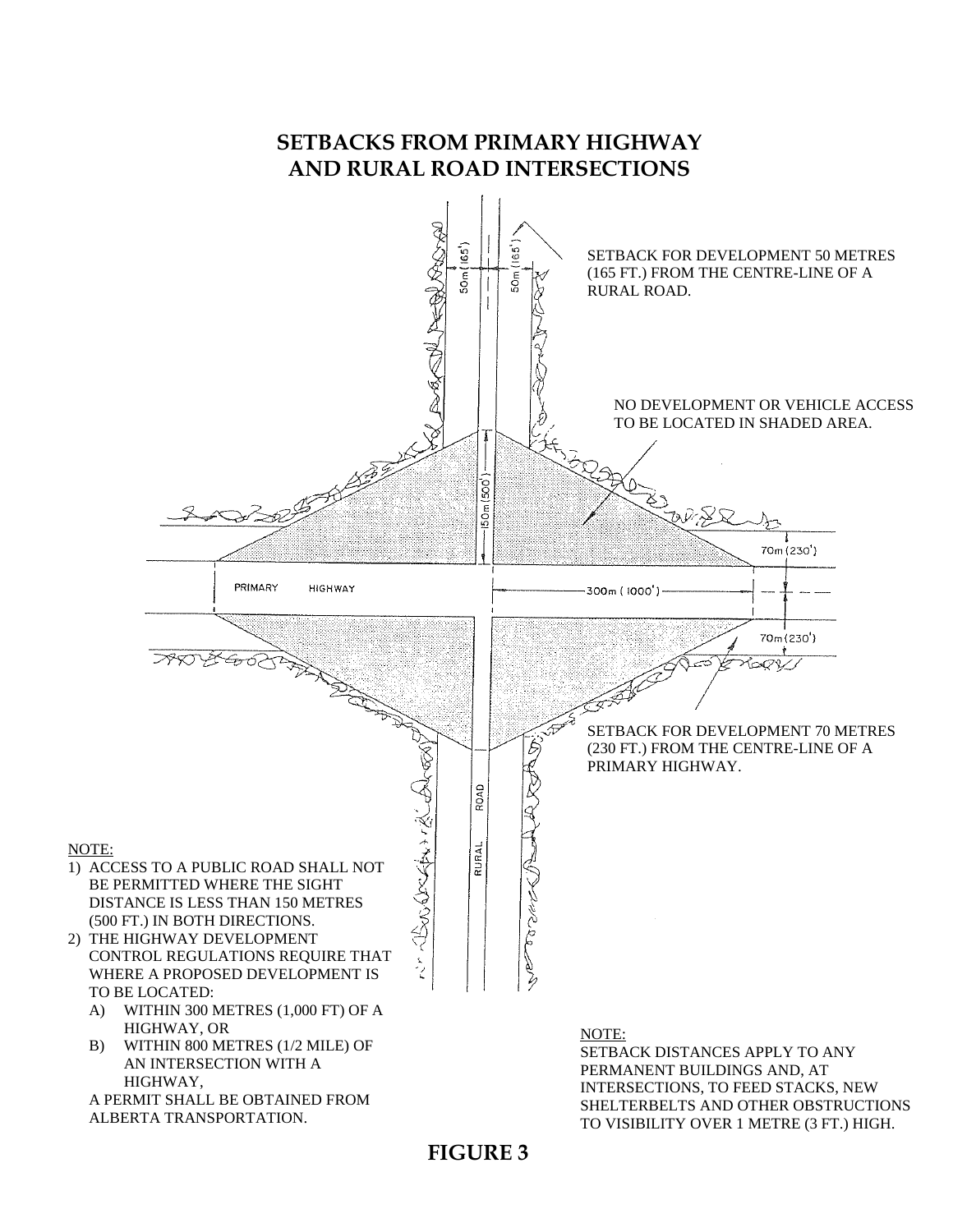#### **SETBACKS FROM SECONDARY ROAD INTERSECTIONS**

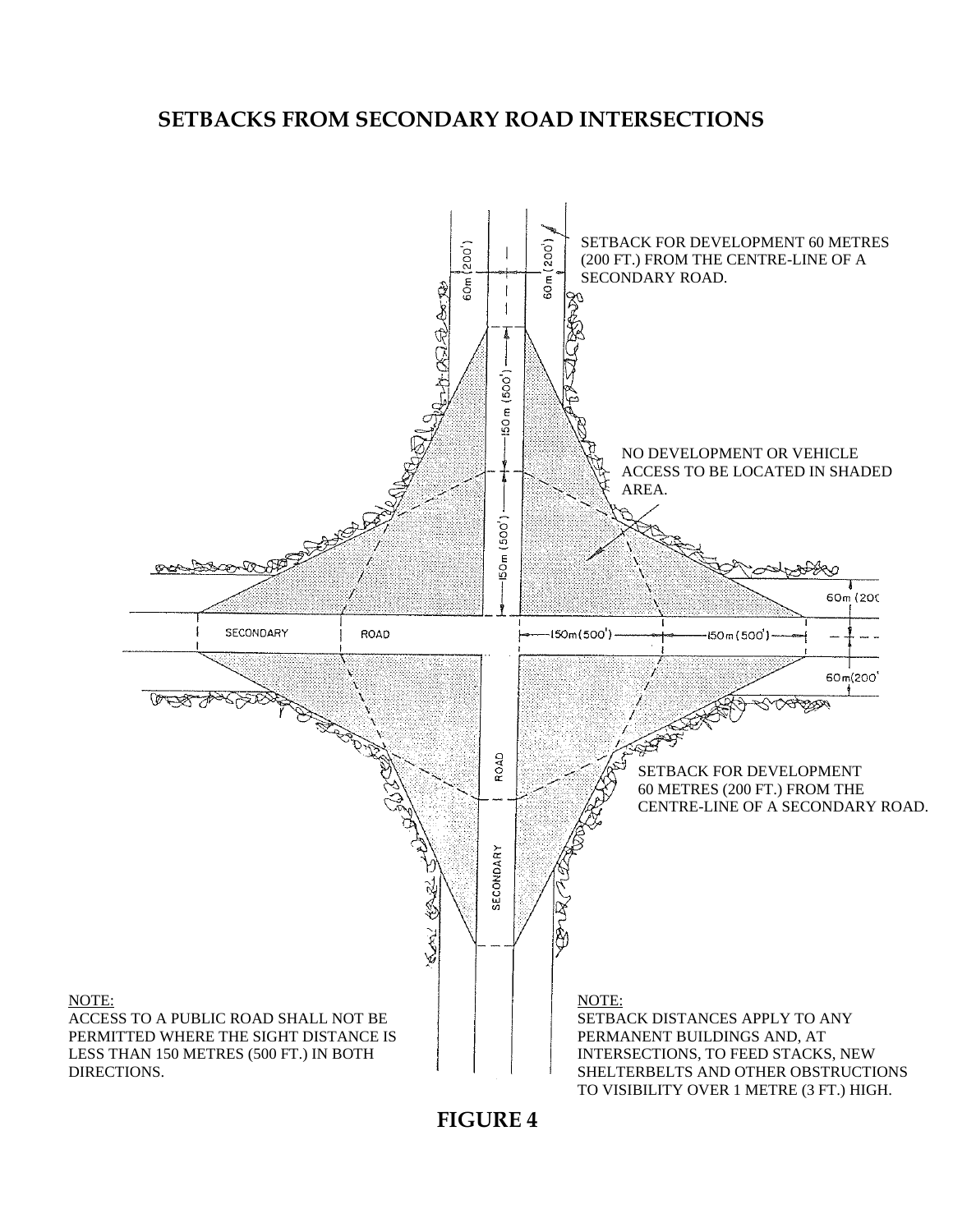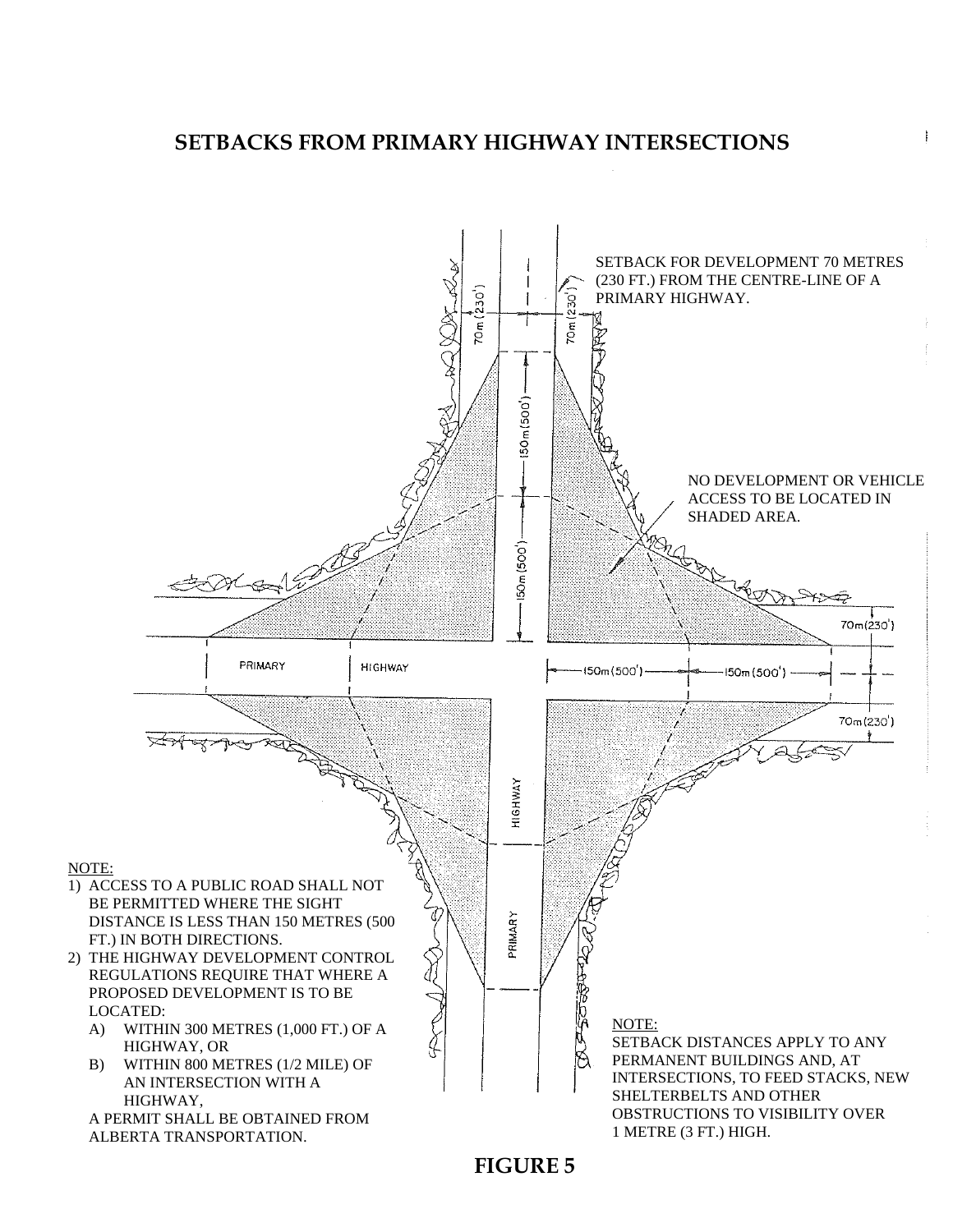### **SETBACKS FROM PRIMARY HIGHWAY AND SECONDARY ROAD INTERSECTIONS**